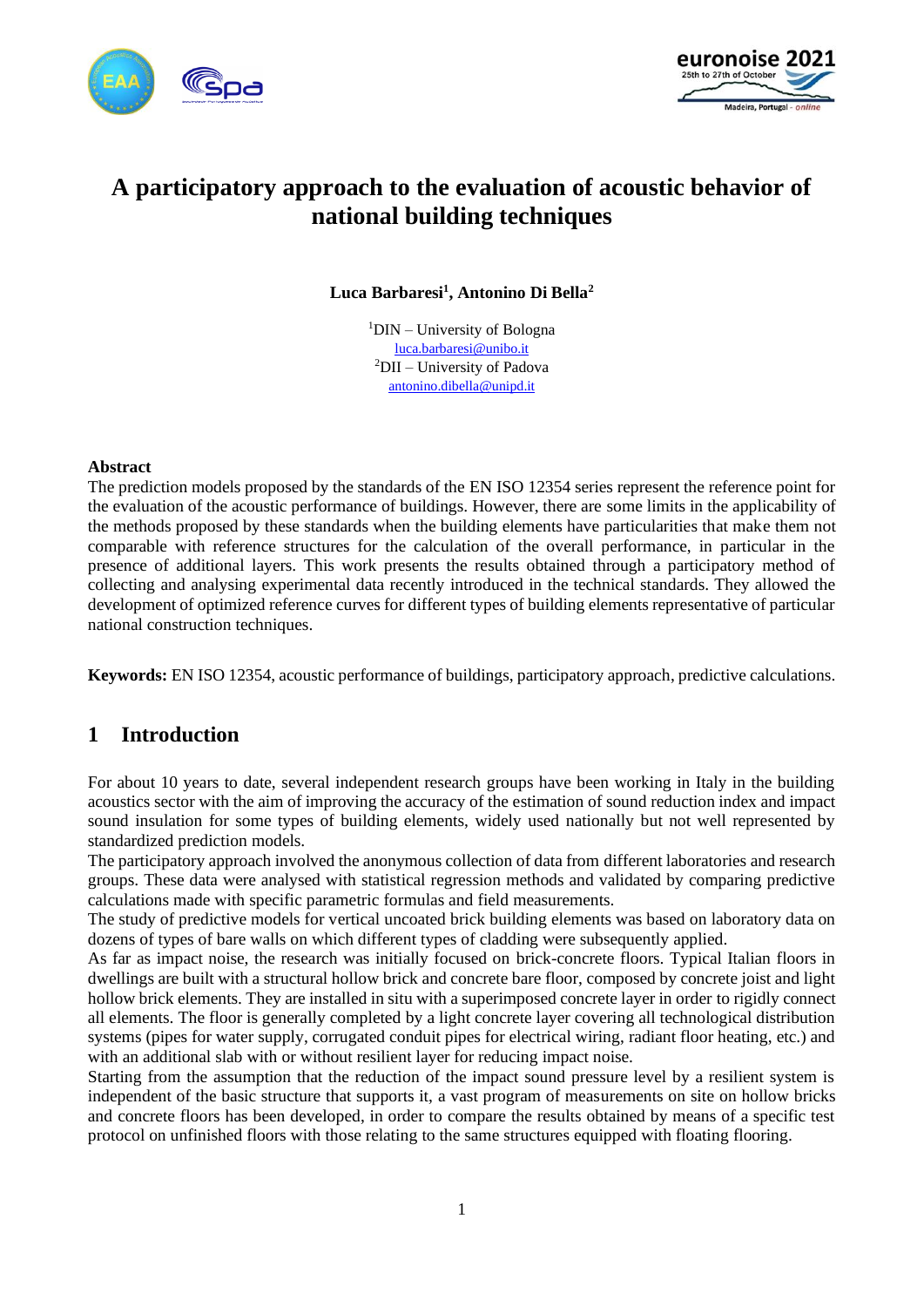

The results of these studies led to the proposal of a specific parametric model for assessing the level of impact noise in hollow bricks and concrete floors and currently the researchers involved in the project are working to improve the correlation of the model with the increase in data collected on unfinished floors.

Dry floors and walls built on structural elements in Cross Laminated Timber (CLT) have also been recently studied with the same methods.

This work is the summary of the papers in which the results of the participatory approach are illustrated.

### **2 Hollow bricks and concrete floors**

The first example of collaboration for the evaluation of predictive formulas to characterize the Italian building systems began in 2010. The study of the acoustic properties of hollow brick and concrete floors were presented [1, 2].

In order to characterize the behavior of the bare floors in hollow brick and concrete, various measurements of sound pressure levels and vibration velocity levels were performed in situ on several different construction sites by research teams of the National Institute of Metrological Research in Turin, University of Padua, University of Bologna and Turin Polytechnic. Many vibration measurements are also carried out on floors and lateral partitions in order to characterize different energy contribution on sound radiated in the receiving room and to evaluated the influence of the flanking transmission. Acoustics radiation of complex building structures, such as brick and concrete slab is not correctly valuable using common prediction models such as SEA [3]. A bare floor slab in brick and concrete, can be considered as a rigid plate with ribs (ribbed plate) in concrete rigidly coupled to hollow bricks.

Based on early experimental data it was possible to provide an average empirical spectrum of the impact sound pressure level that can be considered such a "prototype" of a "reference standard floor" in hollow brick and concrete useful to estimate the acoustic behavior of a floating floor. This acoustical behavior of this kind of floors differs considerably from the trend of the spectrum of a monolithic concrete slab, and is also very different from the impact sound pressure level of the reference floor stated in ISO 717-2 Standard [4]. The trend shows that the sound pressure level has increased by about 15 dB per decade of frequency, confirming what already highlighted in 2007 by Brosio et al. [5] and, in 2008, by the University of Ferrara [6].

$$
L'_n = 15 \log f + 34 \, (dB) \tag{1}
$$

$$
L'_n = 16.4 \log f + 26 \, (dB) \tag{2}
$$



Figure 1 – Distribution of experimental data of impact sound pressure level measured for 40 bare floors in hollow-pots and concrete (in-situ).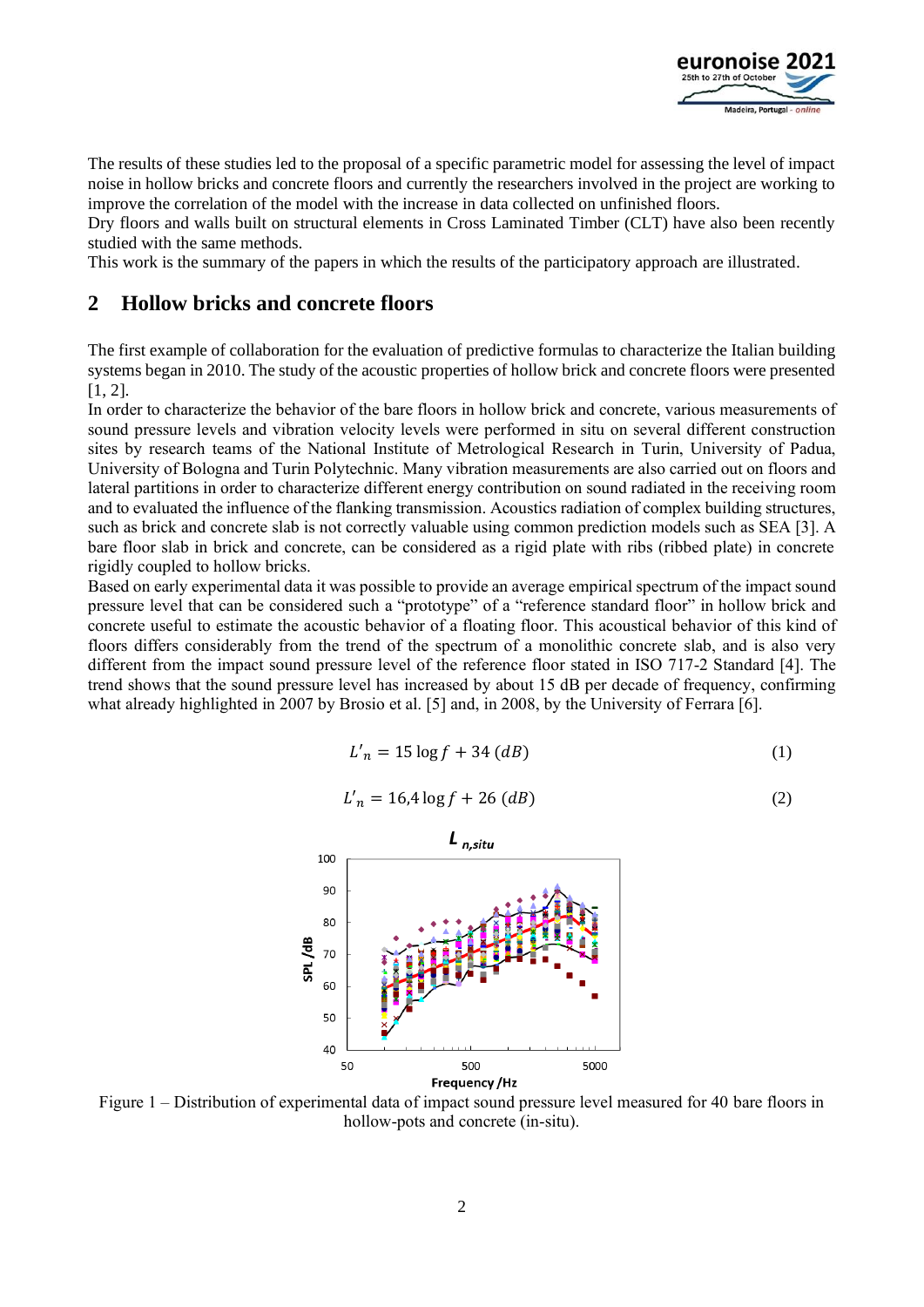

In the graph of Figure 1 the theoretical curve of an average reference floor in hollow brick and concrete, here defined as *L′n,bf*, is drawn. The proposed theoretical curve (red) is obtained on the basis of the best-fit of the experimental data.

Based on the considerations on author papers [1,2], the impact sound pressure level *L′<sup>n</sup>* of a floating floor built in situ on a base floor in hollow brick and concrete, can be estimated with good reliability, according to the following relation:

$$
L'_{n} \approx L'_{n,bf} - \Delta L + 15log \frac{m'_{lab}}{m'_{sltu}} + \Xi (dB)
$$
 (3)

where  $L'_{n,bf}$  is the "reference standard hollow brick and concrete floor", values as a function of frequency [7], Δ*L* is the reduction of impact sound pressure level measured in the laboratory according to ISO 10140-3 Standard in dB;  $m'_{lab}$  is the mass per unit area of the floating slab in the laboratory, in  $kg/m^2$ ;  $m'_{situ}$  is the mass per unit area of the floating slab in situ, in kg/m<sup>2</sup> and  $\Xi$  is a general corrective term, frequency depending, which takes into account the increase of the sound pressure level due to the lateral transmission.

Based on the equation it was suggested to include a new formula in the new version of ISO standard 12354-2 [8], for floor constructions made with concrete beams and clay bricks or blocks and an upper light screed layer (partially homogeneous structure), the equivalent weighted normalized impact sound pressure level *Ln,eq,0,w* used for the calculation of simplified model can be calculated from the mass per unit area *m′* (in the range of  $270 \text{ kg/m}^2$  to  $360 \text{ kg/m}^2$ ) [9]:

$$
L_{n,eq,0,w} = 160 - \left(35\log\frac{m'}{(1\log/m^2)}\right) (dB)
$$
 (4)



Figure 2 – Types of beam and clay block floors shown in ISO 12354-2:2017.

### **3 Cross Laminated Timber (CLT)**

The same approach, shown for non-homogeneous floor, has been used to study the acoustic properties of structures in cross laminated timber (CLT).

#### **3.1 Normalized impact sound pressure level**

In order to define analytical relations for the prediction of acoustic performances of building elements; an experimental approach, based on the reverse analysis of a large sets of data was applied. In this work the results of the latter way applied to the impact sound insulation for CLT floors is shown.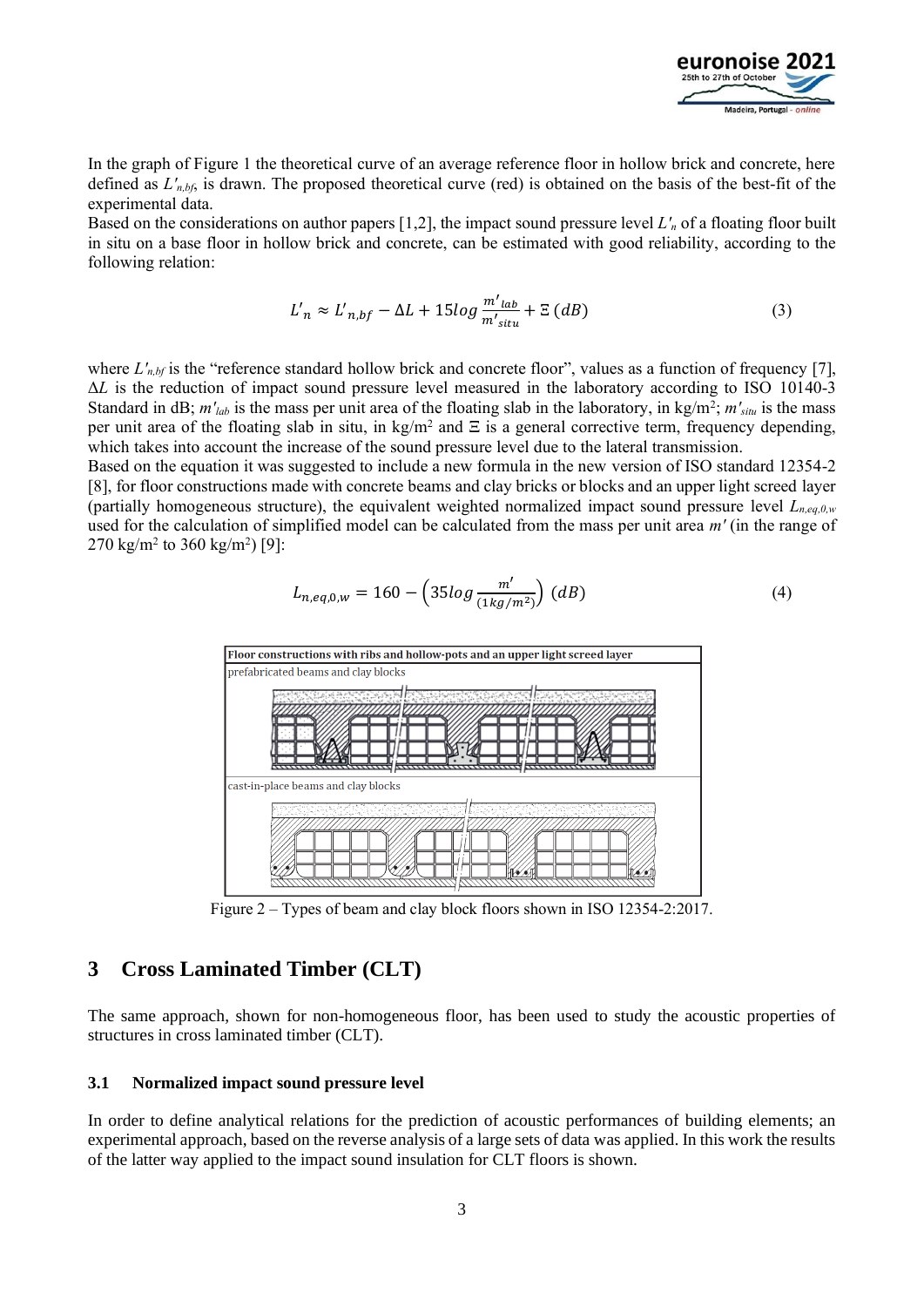

During independent research, carried out by the University of Padova and University of Bologna in recent years, 27 CLT floors were evaluated in laboratory, with and without toppings, both for impact noise and airborne sound reduction according to the relevant standards [11-15]. Measurements results were selected in order to compare between them only building elements based on the same type of CLT structure and with floating floor systems previously analysed in laboratory on a concrete slab for the evaluation of the improvement of impact sound insulation, Δ*L*.

In order to obtain a reference impact noise level spectrum for bare CLT floors, a series of tests was independently carried out in laboratory by the University of Padova (Lab A) and the University of Bologna (Lab B). The CLT structures were alike in all their essential physical and technical characteristics (5 ply, 145 mm thick), but they have been provided by different manufacturers. Results were compared with similar data reported in literature [16] about bare CLT floors (Lab C), but with different thickness and, in one case, ply number.

The spectrum normalized to 0 dB, *X*0, is obtained for each floor (Figure 2), by means of a procedure borrowed from the one reported in ISO 717-1 [17] to find out the spectrum adaptation curves *C* and *Ctr*.

It was possible to extrapolate the following empirical "mass-law" valid for CLT floors with thickness between 140 mm and 275 mm.



$$
L_{n,w,eq} = 128 - 22lg(m')(dB)
$$
 (5)



#### **3.2 Reduction of impact sound pressure level**

The obtained improvement on CLT floors was evaluated as difference from the bare structure, since there isn't a reference floor for this type of building element [15], and compared to those on a reference concrete floor. The aim of this study was to define a reference impact noise level spectrum for CLT floors for laboratory evaluation of improvement of impact sound insulation. In this way, measurement results can be used for predictive purpose, as is the case of homogeneous structures [8], starting from dynamic stiffness data and mass per unit area of floating floors.

The reduction of impact sound pressure level obtainable with two different types of floating floors (layer 1 and layer 2) was measured both on a standard 14 cm thickness concrete slab and on an equally thick CLT floor. As expected, the measured values of impact sound insulation improvement of a floating floor on a standard concrete slab doesn't fit with the values calculated according to EN ISO 12354-2 [8] when the same floating floor system is applied on a CLT floor [10]. Comparing these differences, by means of an interpolation with a second-degree polynomial function and normalizing to 0 dB the energy average of the interpolating curves, it is possible, by minimizing the sum of the absolute deviations from the floor level of attenuation of the measured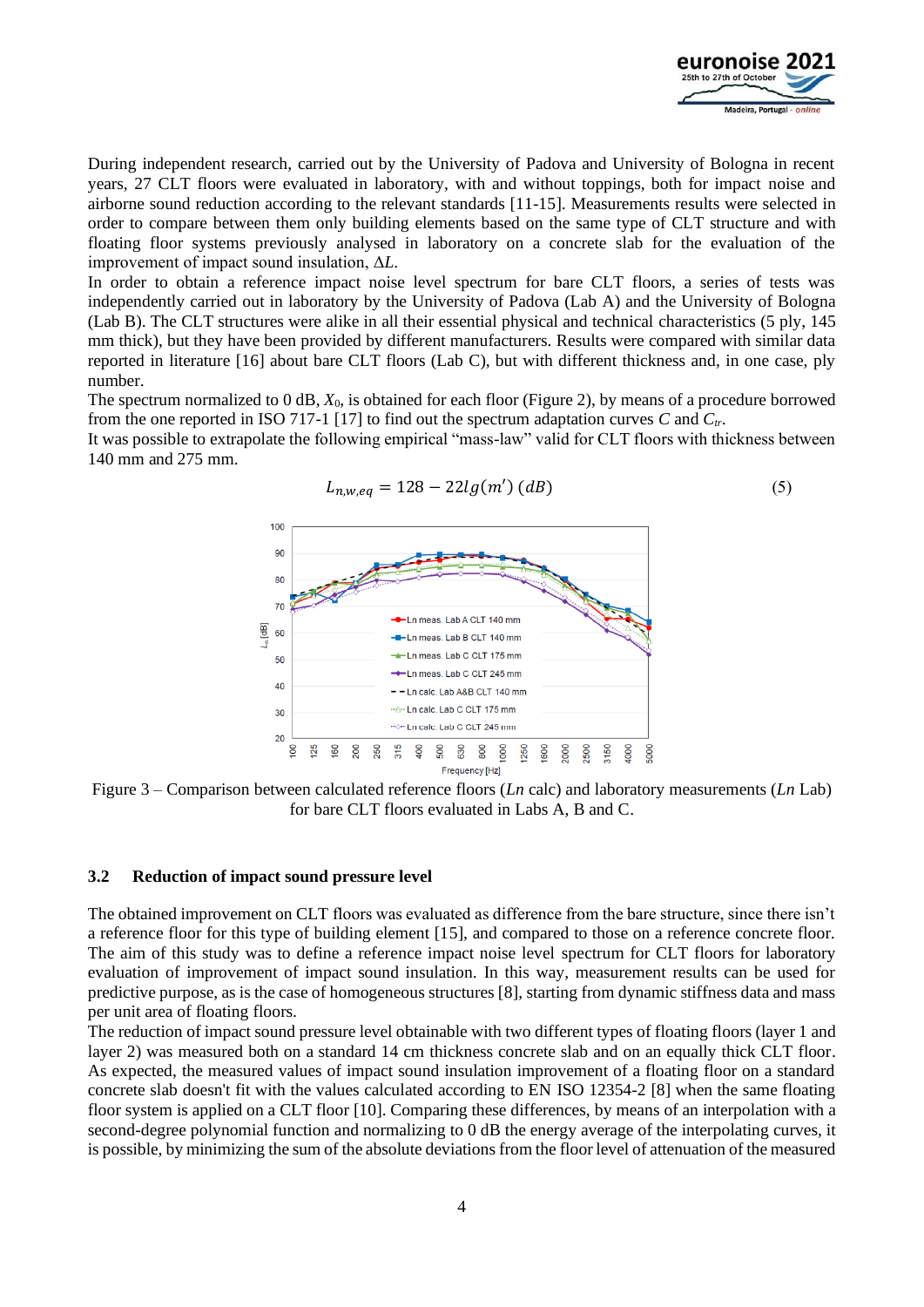

values, to define a correction curve to be applied to the Δ*L* curve obtained on the standard concrete slab (Figure 6 and Equation 5). This relation is optimized for the application of floating floor systems with a lightweight screed, a resilient material with dynamic stiffness, *s'*, value between 13 MN/m<sup>3</sup> and 36 MN/m<sup>3</sup> and an upper thick screed made with sand and cement (density between 1800 kg/m<sup>3</sup> and 2000 kg/m<sup>3</sup>). To obtain the correction to be applied to the measured impact sound insulation improvement data obtained on a reference concrete slab, Δ*L*, the following relationship can be used

$$
\Delta_0 = \Delta \Delta_0 + 19.5 - 11lg\left(\sqrt{\frac{s'}{13.5}}\right) \text{(dB)}\tag{5}
$$

where:  $\Delta\Delta_0$  is the normalized correction spectrum [dB], *s'* is the dynamic stiffness of the used resilient layer  $[MN/m<sup>3</sup>]$ 



Figure 4 – Normalized correction spectrum  $\Delta\Delta_0$  to calculate contribution  $\Delta_0$  to be applied to  $\Delta L$  data measured on a concrete floor to estimate improved impact sound insulation on a CLT floor (values at 4000 Hz and 5000 Hz extrapolated from measured value up to 3150 Hz).

Appling a methodology of analysis borrowed from single number rating standard procedure [17], a reference curve for the rating of impact sound insulation of CLT floors was achieved. This reference curve is compatible with the procedure for evaluating the weighted reduction impact sound pressure level by floor coverings in lightweight floors described in ISO 717-2 [4] and referred to bare structures defined in ISO 10140-5 [15].

$$
L_nCLT) = L_{n,0}(CLT) - [\Delta L(CRT) + \Delta_0] \, (dB)
$$
\n<sup>(6)</sup>

#### **3.3 Sound reduction index**

In work [18], the results of the second method have been applied to estimate the sound reduction index of CLT walls, starting from previous experiences on impact sound insulation evaluation of CLT floors [10]. In order to obtain a reference sound reduction index for bare CLT walls, several tests according to ISO 10140 series Standard [11-15] and ISO 717-1 [17], were independently carried out in the laboratories of the University of Padova ("Lab A") and University of Auckland ("Lab B"). The CLT constructions of "Lab A" and "Lab B" were alike in their main physical and technical properties (3/5 ply fir wood, thickness from 85 mm to 135 mm), but come from different manufacturers (different sizes, bonding accuracy, perimeter sealing, etc.). Further data was also obtained from NRC Publications Archive ("Lab C") [19] on bare CLT walls, but with different thicknesses (from 78 mm to 245 mm).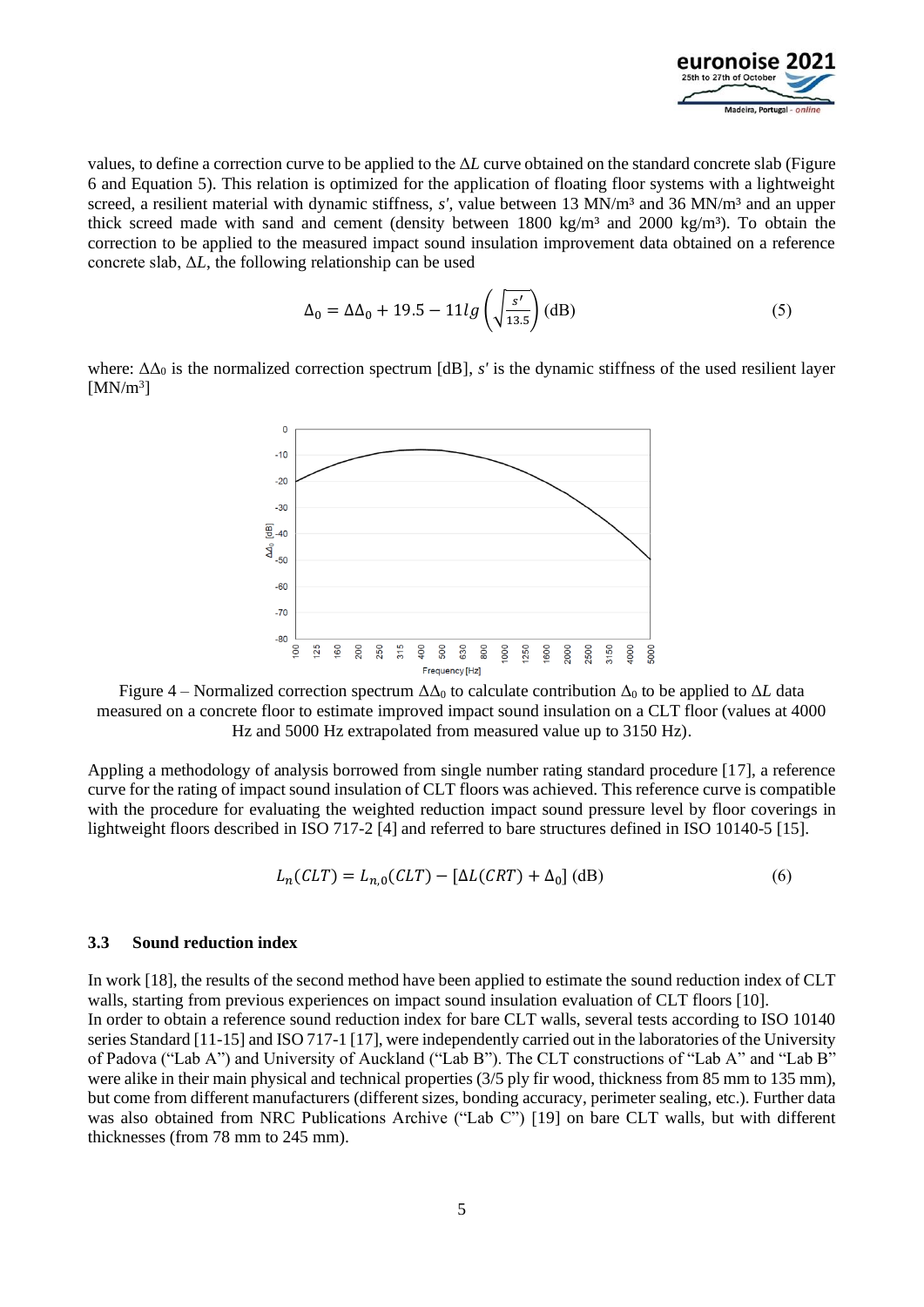

The analysis of the measurements has shown that the shape of the sound reduction index spectra in the mass law region, is substantially the same for all the bare CLT walls. Therefore, normalized curve adapted as a function of the mass per unit area has been derived to provide a reference spectrum for such walls.

The method applied to define a reference sound reduction index for bare CLT walls is similar to the approach described in previous works [10], and is based on the comparison of experimental data of structures similar by composition and constraint characteristics but different by surface mass

From the above considerations, the following empirical formula for single-number airborne sound insulation, based on the "mass-law" and valid for bare CLT walls of 78-245 mm thickness, can be deduced:

$$
R_{w,eq} = 20.3 \lg(m') \text{ (dB)}
$$
\n<sup>(7)</sup>

## **4 Conclusions**

The shows the participatory approach involved the anonymous collection of data from different laboratories and research groups.

It is important to emphasize that the experimental data have been measured independently by different research teams with different measurement systems and instrumentations. And, for example, for the non-homogeneous floor [1,2], the dispersion of the data has a standard deviation of 3.8 dB on average, it can therefore be considered very satisfactory, considering the difficult conditions of in situ measurement.

The participatory approach involved the anonymous collection of data from different laboratories and research Some results of this studies are published in International standard [8,9], while others will be included in the Italian national standard being published "UNI 11175, part 1: *Acoustics in building. Guidelines for the prediction of the acoustic performance of buildings. Application of technical standards to the national construction typology*".

The next step will be to formalize the reference curve for CLT structures to evaluate weighted normalized impact sound pressure level.

### **Acknowledgements**

The authors would like to thank all the colleagues, doctoral students, undergraduates, laboratory technicians and collaborators, who over the course of over 10 years have participated in the research mentioned in this work, as well as the R&D managers of the companies that have supported the research.

A particular mention goes to Ermenegildo Brosio, who inspired most of the studies carried out in Italy for the definition of the acoustic characteristics of national building systems.

Finally, thanks to Edmondo Valli for coordinating the "Italians" working group since its establishment in July 2008.

# **References**

- [1] Semprini, G.; Di Bella, A.; Schiavi, A.; Pontarollo, C.M.; Tarizzo, P. Acoustical behaviour of bare floor in hollow brick and concrete (Italian building technology). 39th *International Congress on Noise Control Engineering 2010, INTER-NOISE 2010*, Lisbon, Portugal, 13-16 June, 2010, pp. 1176–1183.
- [2] Di Bella, A.; Schiavi, A.; Semprini, G.; Astolfi, A. An experimental approach to the evaluation of acoustic behaviour of beam and clay block floors. *Proceedings of Forum Acusticum*, Aalborg, Denmark, 27 June - 1 July, 2011, pp. 1661–1664.
- [3] Brunskog, J.; Dickow, K.; Ohlrich, M. Modal density and modal distribution in a ribbed plate. *Proceedings of INTER-NOISE 2009*, Ottawa, Canada, 23-26 August, 2009.